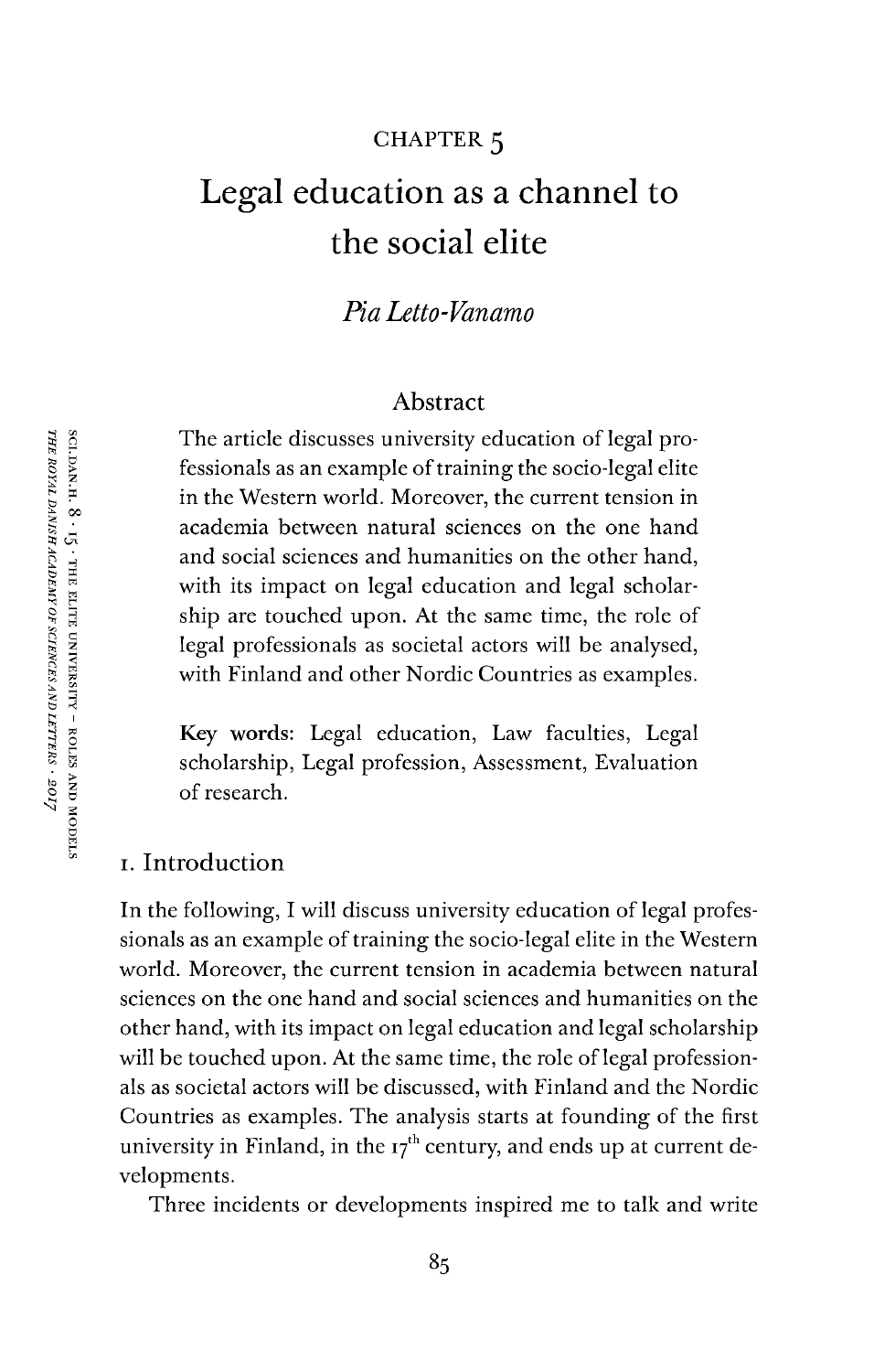on university education in law. The first of these are news from Japan: The Government requested national universities to close faculties / departments of social sciences and humanities. The universities should produce "human resources that match the needs of society by accurately grasping changes in industrial structure and employment need". At least 26 of Japan's 60 universities were considered a risk to close faculties affected during 2016 or convert them to "areas that better meet society's needs". Hence, university education should be reoriented at the expense of "non-practical" or "non-useful" disciplines. However, the plans were softened, while discussion of useful - useless disciplines stayed, and is not only a Japanese phenomenon but also well known in Northern Europe.

The second episode is from 2013: a proposal by US President Barrack Obama to cut a year off law school education. Education, especially at the elite law schools, is too expensive. The annual tuition fee at Harvard Law School is over 50, 000 US Dollars - mainly because of the professors' salaries. These are, for instance, twice as high as those of US Supreme Court judges. In reactions to the proposal, two educational models seemed to compete. Hence, the question was, whether the "most powerful elite" - at least in terms of Alexis de Tocqueville<sup>[1](#page-1-0)</sup>- should be trained by law schools or by trade schools. Actually, the tension between theoretical (/university) and practical education has characterized initiatives for reform of legal education for centuries, and is clearly seen also in Finnish university history. Moreover, it can be said that other similarities also exist between the USA and Finland: While the traditional nobility - even the classical bourgeoisie - was missing in these countries, the societal elite was formed by other groups, first and foremost by members of the legal profession.

The third developments are from my home university, the University of Helsinki, which is the oldest (founded in 1640) and biggest as well as the only university in the country that is still hosting all traditional faculties and disciplines. However, the question whether it is an elite university or not will be touched later in this chapter. Either way, the University stands in 2017 as  $56<sup>th</sup>$  on the

<span id="page-1-0"></span>i. De La Démocratie en Amérique, 1835-1840.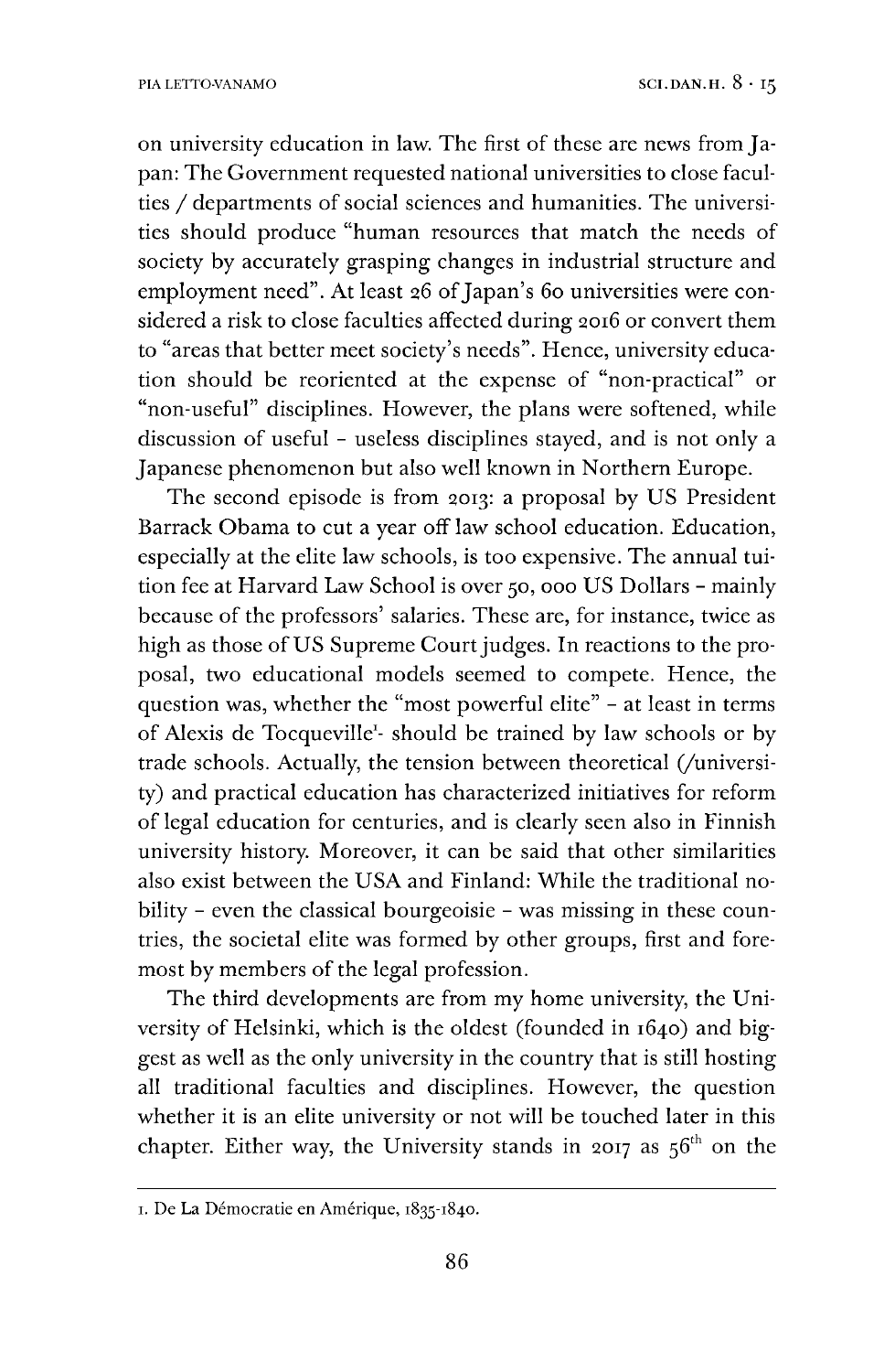Shanghai List but is working hard to be among the 50 best.<sup>2</sup> Hence, competitiveness, efficiency and internationalization are key terms in the University's strategy documents influencing resource allocation, even ranking between individual researchers.

## 2. University for civil servants

Studies in Nordic university history often emphasize more general phenomena such as "the late modernization" of societies or "the late formation" of professions and professional culture. Compared to many other European countries, the Nordic countries *are* late modernized, late urbanized and late industrialized. For a long time, big cities, their bourgeoisie and complicated economic transactions were missing. The Nordic Countries are also welfare (/social) states with free and equal access to school and university education, and because of the Nordic tax and social security policy (economic) differences between social groups are quite small. Besides, the Lutheran religion and close cooperation between the State and Church have played an important role in organizing the Nordic societies and their educational institutions.<sup>3</sup> As with many other professions, the Nordic trained legal profession is a new phenomenon.

In Finland, the first university, the Royal Academy of Åbo (in Finnish: Turku), was founded by the Swedish Crown in the year 1640.[4](#page-2-1) The aim of founding the University was to educate local priests and civil servants. Priests, who needed to learn the Finnish language, were to contribute to civilizing the "Eastern land" of the Realm, and civil servants to its 'Swedification' as well as to centralization of the Royal administration. From the outset, courses in law were taught at the Academy, but the history of a university-trained

<sup>2.</sup> It can, however, be noted that when the positions of the Nordic universities in the international ranking lists are analysed in relation to numbers of inhabitants, the Nordic countries stand on the top of the ranking.

<span id="page-2-0"></span><sup>3.</sup> See for instance Ditlev Tamm: The Faculty of Law. The teaching oflaw at the University of Copenhagen since 1479. Copenhagen: Museum Tusculanum 2010.

<span id="page-2-1"></span><sup>4.</sup> The country was part of Sweden until 1808; as to the history of the University of Helsinki, see Matti Klinge: A European University. The University of Helsinki 1640-2010, Helsinki: Otava 2010.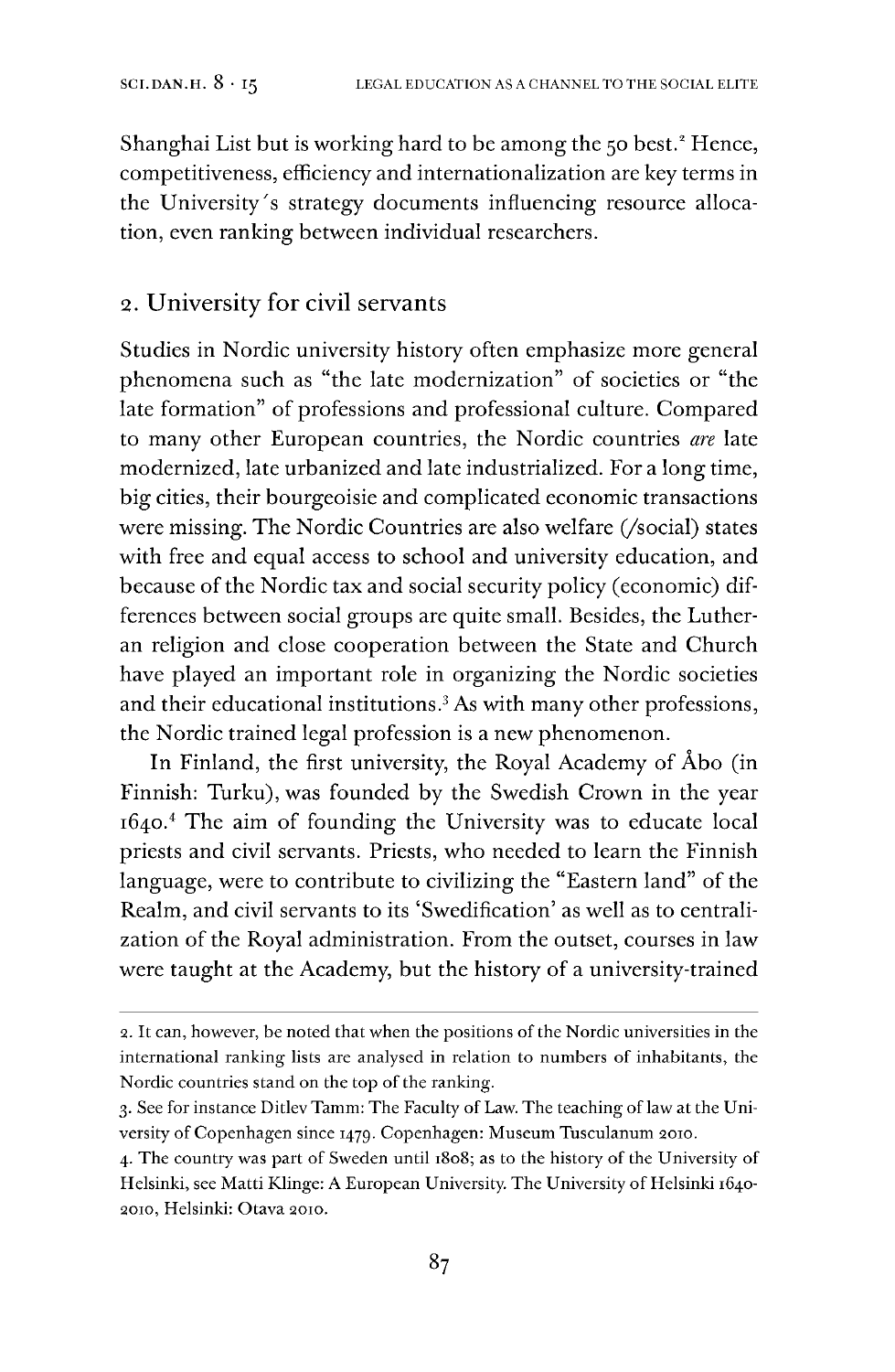

The Main Building of the University of Helsinki was designed together with the Senate Square by the German architect Carl Ludvig Engel in 1820-30S. The square brings together the academic, religious and governmental aspects of life, as it is surrounded by the Main Building, the Cathedral and the Government Palace. The Main Building was built as an identical copy of the Government Palace that lies on the opposite side of Senate Square. Photo: Samuli Junttila, UNI Material Bank.

legal profession starts as late as the 19<sup>th</sup> century.<sup>[5](#page-3-0)</sup> Before that, civil servants, even judges were recruited mostly from among Swedish noblemen, who were privileged to obtain the highest civil and military offices, so that legal knowledge was hardly needed. For a long time, the main fora for conflict resolution - and thus for discussions on law - were local peasant assemblies (called *ting).*

In 1809, Finland became an autonomous part of the Russian Em-pire, as the Grand Duchy of Finland.<sup>[6](#page-3-1)</sup> The Academy was renamed as

<span id="page-3-0"></span><sup>5.</sup> The  $17<sup>th</sup>$  and  $18<sup>th</sup>$  century Academy was mostly an institution for the education of priests. However, for other students, especially for sons of the (few) noble families, this early university was rather like a gymnasium where one could come at the age of 13-15 years for a general education in, e.g., Latin, philosophy, rhetoric, theology, law and fencing.

<span id="page-3-1"></span><sup>6.</sup> Until its independence in 1917, Finland belonged to the Russian Empire.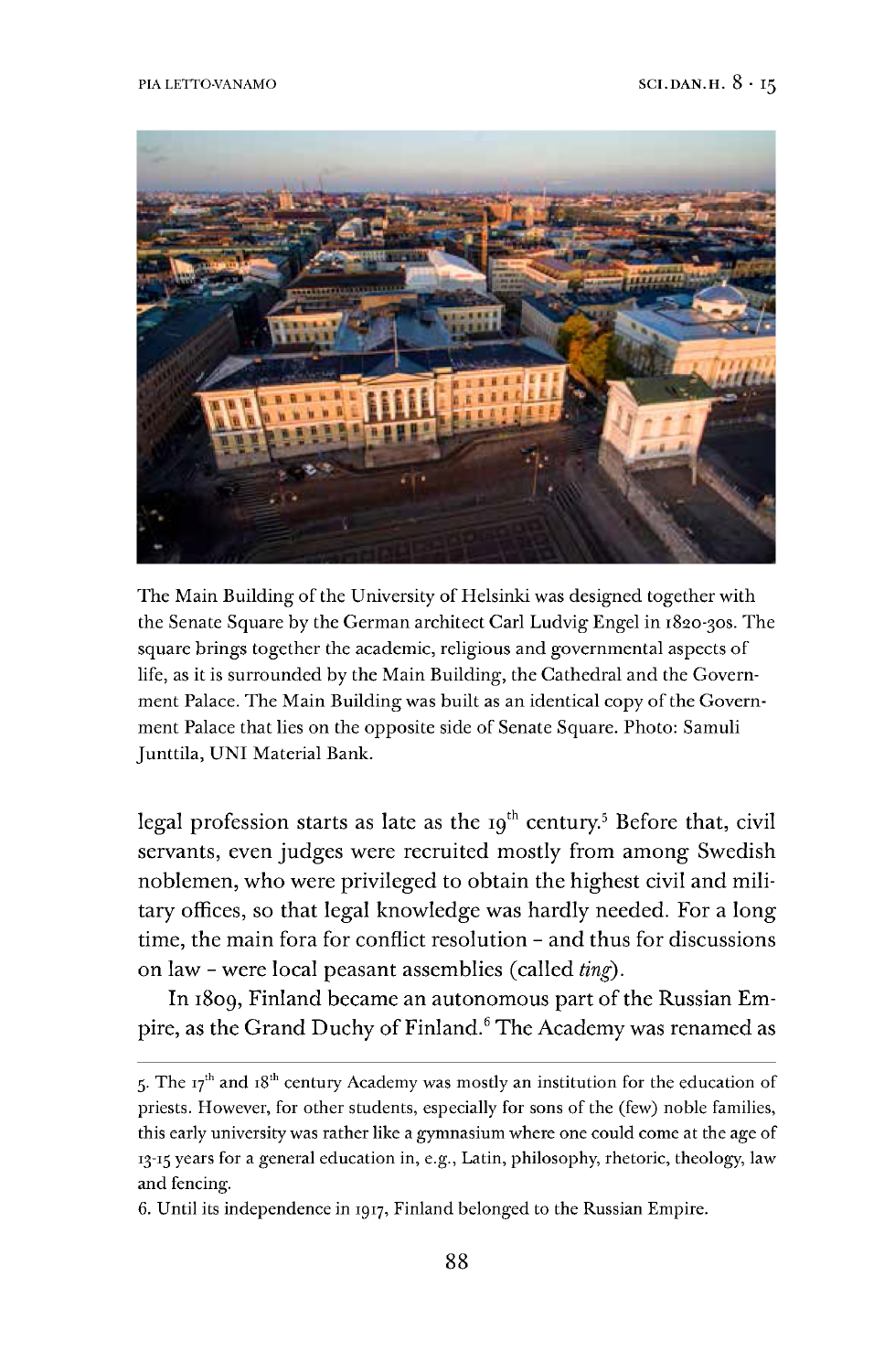Imperial Alexander University and moved to Helsinki<sup>[7](#page-4-0)</sup> in 1828. For the first time, Finland's own administration was built up for the country. In spite of the autonomous position, the role of the Parliament (Estates) was either non-existent (1809-1863) or weak. Many legal reforms necessary for industrialization and modernization of legal institutions were realized through administrative decisions and court practice. Moreover, because of lack of democracy and constitutional guarantees, legalistic thinking (referring mainly to the Swedish  $18<sup>th</sup>$ century fundamental and other laws that still were in force in Finland)<sup>[8](#page-4-1)</sup> and constitutional dogmatics became important, too. It can be said that the key players of society became high officials,<sup>9</sup> including appellate court judges.<sup>10</sup> Thus, civil servants, who formed the largest part of the societal elite, powered 19th century Finland.<sup>[11](#page-4-2)</sup>

Towards the end of the  $19<sup>th</sup>$  century, the number of Finnish-speaking" university students also increased. They came through the newly founded Finnish-speaking gymnasiums, and often from families of the so-called "third estate" but with a peasant background, as well. More generally, the University of Helsinki formed one of

10. During the period of Russian rule (1809-1917), supreme jurisdiction in Finland was exercised by the Governing Council, later renamed as the Senate. Thus, judicial affairs were dealt with by one of the senate divisions, the Judicial Division, which indicates that no clear separation of powers was in effect in Finland at that time. The independent highest instance, that is, the Supreme Court, was established in 1918.

<span id="page-4-2"></span>11. See for more detail Jorma Selovuori (ed.): Power and bureaucracy in Finland 1809-1998, Helsinki: Edita 1999.

12. For a long time (only) the Swedish language was used as the sole administrative and judicial language. Finnish became the official language of the country in 1863, and the administrative language at the University in 1903. Since 1863 Finland has had two official languages: Swedish and Finnish. However, today only 9 % of the population speaks Swedish as their first language. The only bilingual university in the Country is (still) the University of Helsinki, which has, e.g., a yearly quota for Swedish-speaking students in law as one of the acts of protection of the linguistic minority guaranteed in the Constitution of Finland.

<span id="page-4-0"></span><sup>7.</sup> Helsinki became the new Capital of the country instead of Turku/Åbo in  $1819$ .

<span id="page-4-1"></span><sup>8.</sup> Based on the promise (oath) of the Russian Tsar that the Finns could retain their "old laws" (from the Swedish regime), their own languages (Finnish and Swedish) and the Lutheran religion.

g. Some of them were former Swedish army officers who became "unemployed" when Finland was attached to the Russian Empire.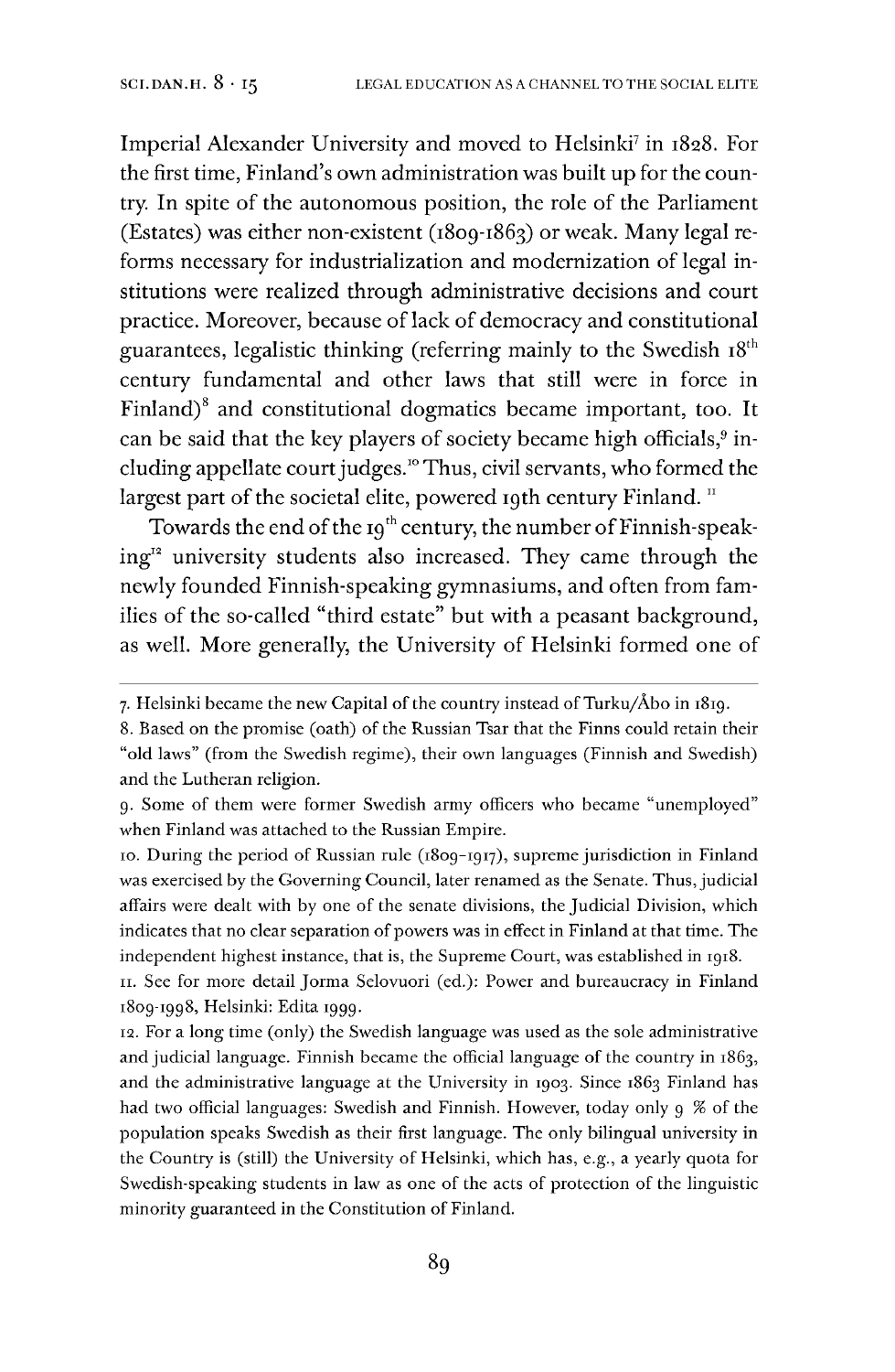the main foundations of the essence of the Grand Duchy<sup>[13](#page-5-0)</sup> and the formation of the Finnish nation: When national identity, language policy, journalism, economic or parliamentary activities were concerned, the University professors were involved. In this context such professors as philosopher, statesman and founding father of the Finnish currency *(markka)* Johan Vilhem Snellman (1806-1881) and physician, philologist and collector of the *Kalevala*, the national epic of Finland, Elias Lönnroth (1802-1884) should be mentioned.

At the same time, the University followed the Russian educational ideal of promoting professional and civil servant education. A university education in law became an important channel to the Finnish societal elite. Since 1828 civil servants needed to have a uni-versity degree.<sup>[14](#page-5-1)</sup> A degree in law was the only one that guaranteed access to all state offices. From those days on, the law faculty at the University of Helsinki has been the most important institution in the country for educating not only civil servants but also judges for local and higher courts. However, it has also educated practicing lawyers (solicitors, advocates) and legal academics.<sup>[15](#page-5-2)</sup> It is the university  $16$  - not the State (as e.g. in Germany), the Bar, or an "academy for judges" - that provides the basic qualification for the legal professions. Here, one can easily find reasons why discussions on university education in law and its reforms so often reflect the dilemma between the ideal of professional training and that of a more general, academic education.

This dilemma came clearly to the fore, for instance, in the 1970s when the Finnish school system $17$  and university education were re-

<span id="page-5-1"></span><span id="page-5-0"></span><sup>13.</sup> A demonstration ofthe exceptional policy ofthe Russian Tsar towards Finland. 14. Letto-Vanamo: Juristische Fakultät als Beamtenschule, in J. Eckert and K.Å Modeér (ed.): Juristische Fakultäten und Juristenausbildung im Ostseeraum, Stockholm: Institutet för rättshistorik forskning 20014, 63-71. For developments in other Nordic countries see articles by other authors in the volume concerned.

<span id="page-5-2"></span><sup>15.</sup> Later, the great majority of the Presidents of the Republic have been with a university degree in law.

<span id="page-5-4"></span><span id="page-5-3"></span><sup>16.</sup> Since the middle of the 20<sup>th</sup> century, more universities have been founded. At the moment, graduation in law is possible at four of them (at the Universities of, respectively, Helsinki, Eastern Finland [in Joensuu], Lapland [in Rovaniemi], and Turku). 17. Since then, Finland has had a general, well-functioning primary school system.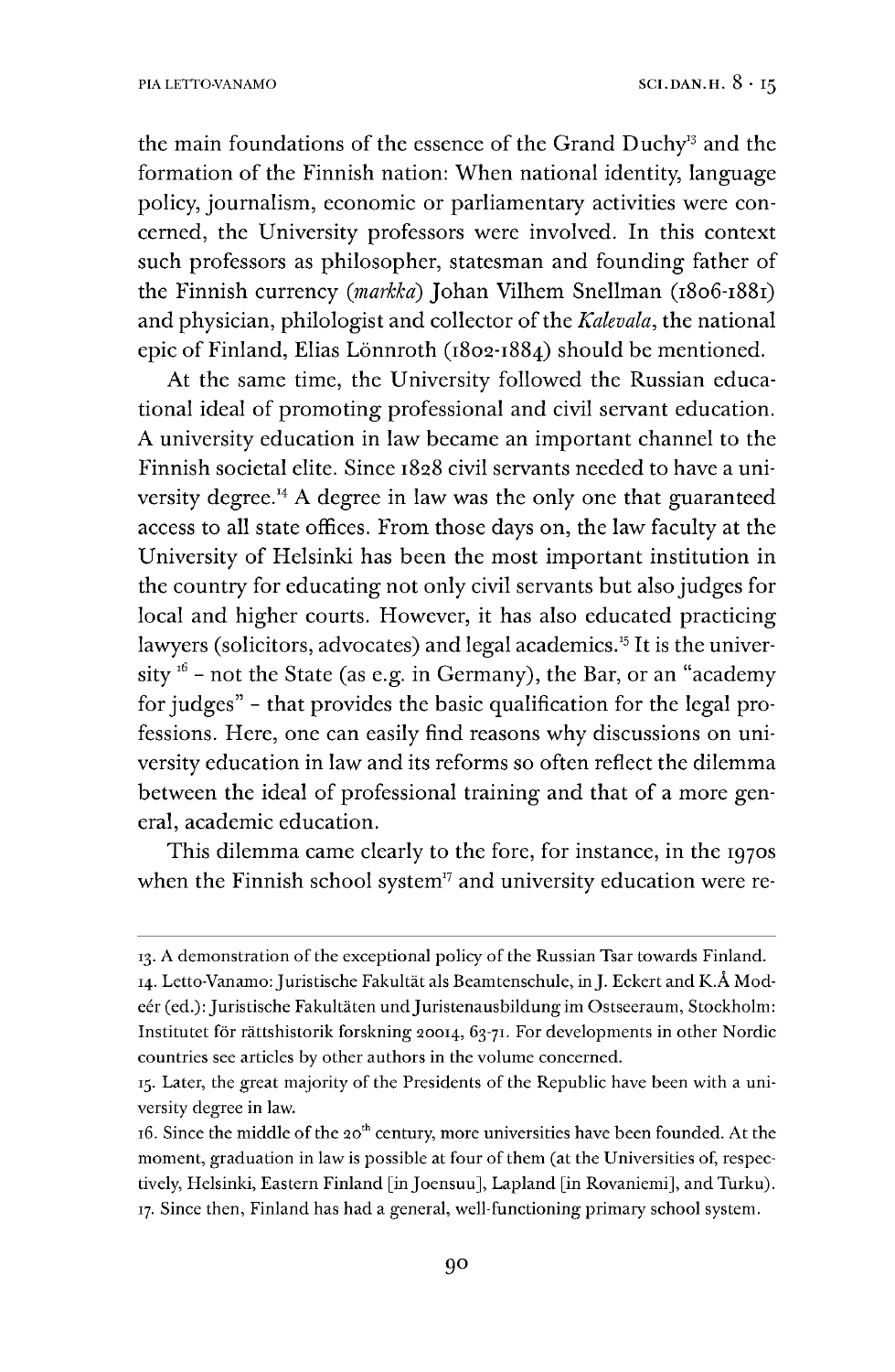

The view from the Main Building to the Government Palace. Photo: Veikko Somerpuro, UNI Material Bank.

formed. During that decade, "democratization" of educational systems was insisted upon and the "too narrow" social background of the judges criticized.<sup>[18](#page-6-0)</sup> Moreover, the subject of studies in law was slightly reformed through discussions about approximating legal science to other social sciences. Still, the practical and professional nature of legal education, covering all central fields of law, remained. However, current changes in the university funding system with an assessment culture as well as the internationalization of le-

<span id="page-6-0"></span>18.Judges seemed socially and politically distanced from citizens, which gave rise to a lack of trust in the courts. Concrete changes in the recruitment base began with the changeover to a salary system and with the establishment of the position of district judges. Ever since the 1970s, the number of first instance judges has increased considerably, and at the same time, the proportion of women in the judiciary has begun to rise. In 1950, the Finnish judiciary consisted of 557 judges, 45 of whom were women. In 1970, the corresponding numbers were 699 and 84. And according to the statistics for 1990, the numbers had grown to 1,981 and 914. On the Finnish judiciary see further Letto-Vanamo: Finnish Judges between Tradition and Dynamism. In Sophie Turenne: Fair Reflection of Society in Judicial Systems - A Comparative Study, Cham: Springer 2015,157-167.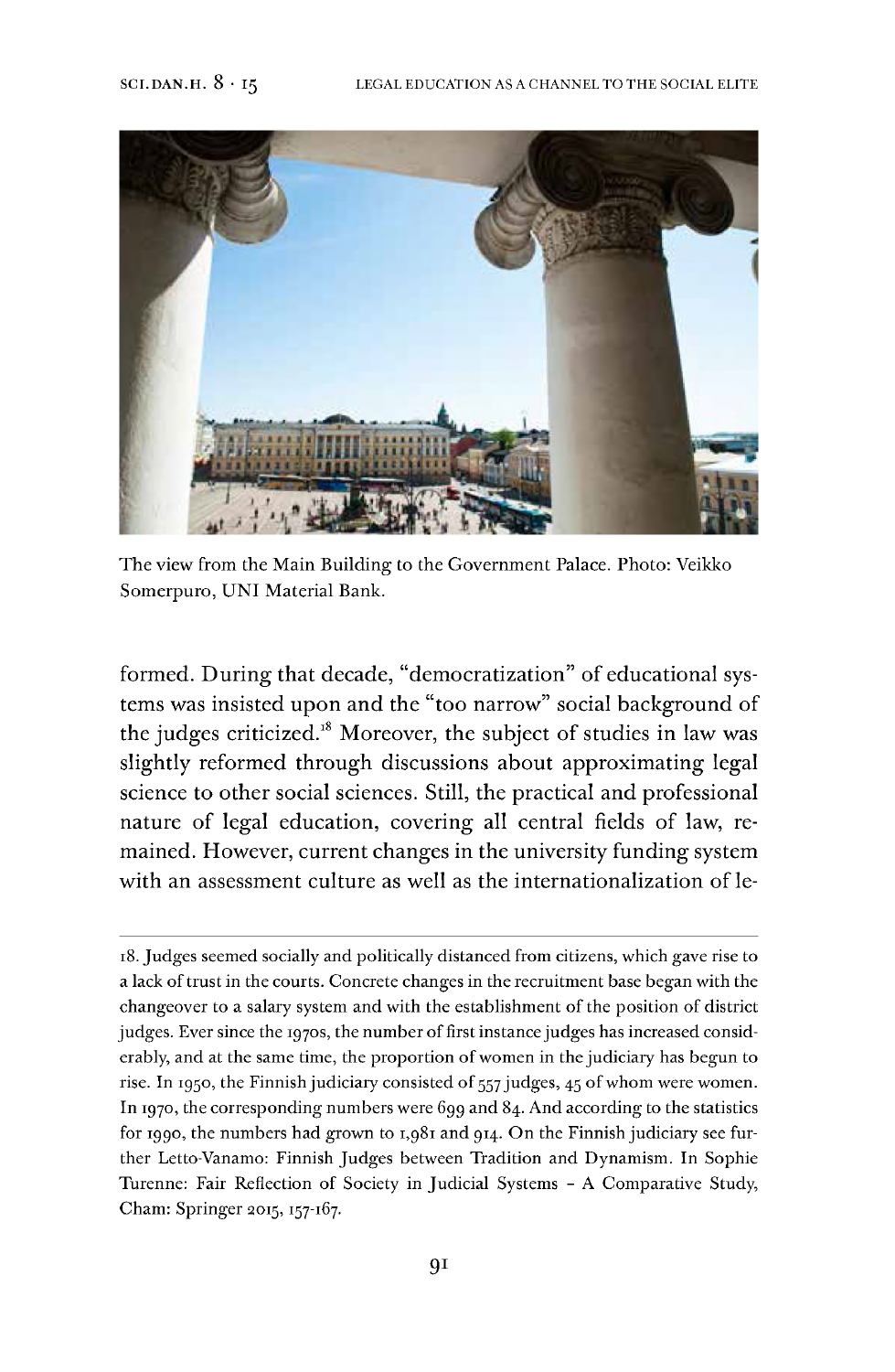

The doctoral graduation of the Faculty of Law in the Main Building in 2010. On the back wall is a mural by artist Albert Edelfelt depicting the opening procession of University of Helsinki's predecessor, the Royal Academy of Turku, in 1640. After the Great Fire of Turku, the Royal Academy was transferred to the new capital city where it was renamed the University of Helsinki in 1919. Photo: Ari Aalto, Eero Roine, Faculty of Law, University of Helsinki.

gal orders, discussed later in this chapter, have put the traditional, national scope of legal studies under question.

As noted earlier, it is not easy to speak in economic terms of an elite in Finland or in other Nordic countries - and even less so in Finland than elsewhere. Be that as it may, the faculty of law at the University of Helsinki could (still) be seen as an elite institution taking in yearly around 250 students, which is roughly 10 % of applicants, selected through an entrance exam. The students are highly motivated, and do not quit their studies. They come from middle class (civil service) families and from the best high schools in the country, and after finishing their studies obtain the bestjobs in the public or private sectors.[19](#page-7-0)

<span id="page-7-0"></span><sup>19.</sup>Currently, over 50 % oflaw students will obtain work in the private sector: in law firms and private companies.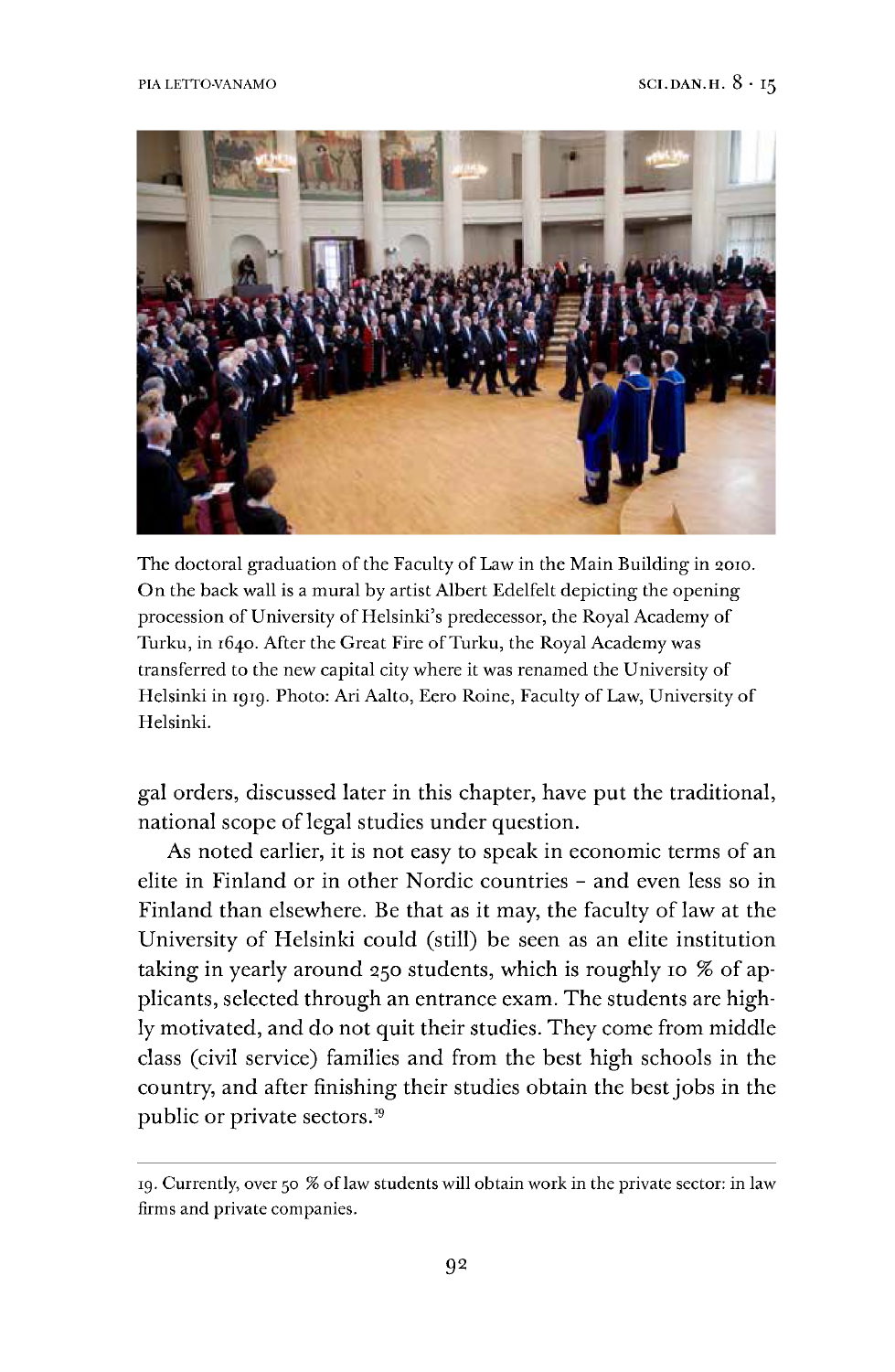At the same time, the university education - as at the other Nordic universities - is free, paid by the public purse and, as already stated, gives basic competence to all branches of the legal profession.<sup>20</sup> Also in more general terms, the symbolic self-differentiation of Finns - unlike that of, for example, the French - is not linked to the formation of social classes over time or to any concomitant values or conceptions. In contrast, the protestant work ethic, a kind of pioneer spirit, has been important for defining commonly accepted and desired values. This is not to say, however, that Finnish law professionals would not be clearly a part of the middle class, characterised by expertise gained through education, and enjoying a highly respected and legitimate status as a part of the community. It is not uncommon that the profession of law is 'inherited'; it is only very seldom that a legal professional would have a working class background.

# 3. University scholars as legal actors

In all Nordic countries, modern national legal scholarship<sup>21</sup> was born as late as during the 19<sup>th</sup> Century, although in Denmark a little earlier than elsewhere. Inspiration was taken foremost from German scholars. For instance in Finland, the first text book on civil law, written (in Swedish) by Robert Montgomery<sup>22</sup> was partly a di-

22. Montgomery: Handbok i Finlands allmänna privaträtt I, Helsinki 1889; Windscheid: Lehrbuch des Pandektenrechts I, Düsseldorf 1862. The influence of Windsc-

<sup>20.</sup> For judges' qualifications, see Section 102 of the Constitution of Finland, and Section 2 of the Act on Judicial Appointments. Thus, the applicant must be a "righteous Finnish citizen who has earned a Master's degree in law and who by his or her previous activity in a court of law or elsewhere has demonstrated the professional competence and the personal characteristics necessary for successful performance of the duties inherent in the position". Membership of the Finnish Bar Association requires a Master's degree in law, the (Finnish) Bar exam and two years' practice in a law firm.

<sup>21.</sup> For a history of legal scholarship in the Nordic Countries, see esp. Lars Björne: Den konstruktiva riktningen - Den nordiska rättsvetenskapens historia, Del III, 1871-1910, Lund: Institutet for rättshistorisk forskning, 2002 and Björne: Realism och skandinavisk realism - Den nordiska rättsvetenskapens historia, Del IV, 1911- 1950, Lund: Institutet for rättshistorisk forskning, 2007.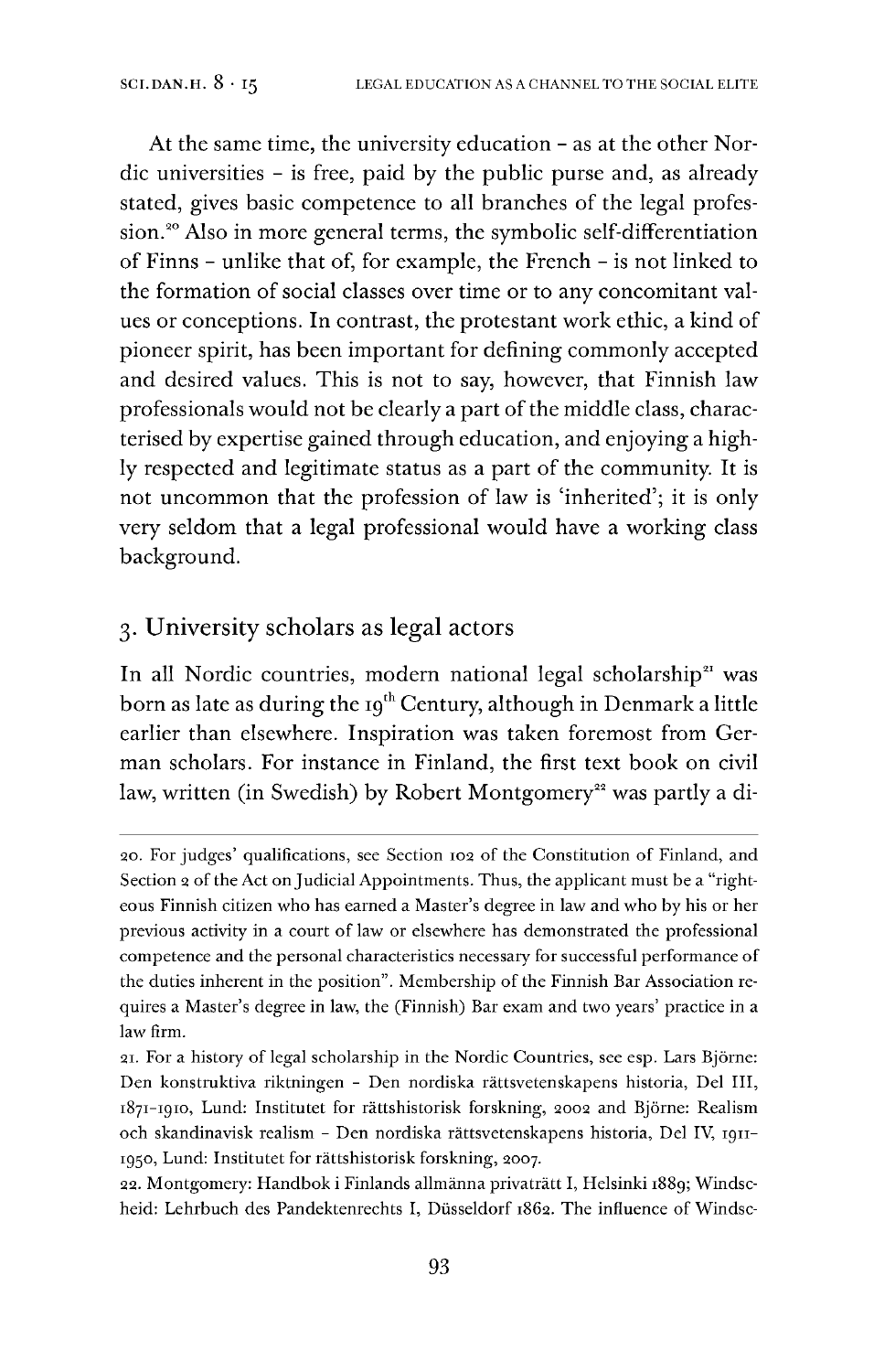rect translation of Bernhard Windscheid's "Lehrbuch des Pandektenrechts".<sup>23</sup> Additionally, theoretical impacts, especially those of Conceptual Jurisprudence *(ßegriffsjurisprudenz)* were German, but only until the 1920s. Since then, ideas from (Scandinavian) Real- $\lim^{24}$  have dominated legal thinking and judicial argumentation in the North. Courts refer to so-called real considerations (in Swedish: *reella överväganderi),* and respect *travauxpréparatoires* as legal sources. The realistic approach, together with general democratization tendencies, led for instance to reforms of legal procedure and the Swedish court system in  $1948^{25}$  while similar reforms in Finland were realized as late as the 1990s.

Finland, however, has been an exception in this development: The German influence, especially Conceptual Jurisprudence, lasted much longer. This was superseded by the ideas of the Analytic School<sup>26</sup> as late as the 1950s. Reasons for this "exceptionalism" can

24. The first critical remarks against "constructivist orientation" in Sweden are from the first decades of the  $20<sup>th</sup>$  century. In this context especially, such names as Axel Hägerström, Vilhelm Lundstedt, and Carl Olivecrona, and the so called Uppsala School should be mentioned, while the Danish Alf Ross and his "Realistic doctrine of legal sources" cannot be forgotten.

25. See further Kjell Åke Modéer: Den stora reformen: rättegängbalkens förebilder och förverkligande. Svensk juristtidning 1999, 400-427.

26. The domination of Begriffsjurisprudenz diminished in Finland above all through the influence of the Analytic School of law. This was closely connected to the Finnish philosophy of the 1960s and 1970s (e.g. G.H. von Wright and Jaakko Hintikka), which was strongly influenced by Anglo-American analytic philosophy. "Analytic" criticism focused mainly against "conclusions from concepts". But concepts were not neglected. They played a heuristic role - they were necessary for clarifying and classifying legal problems.

heid can also be seen in Denmark e.g. in Julius Lassen: Obligationsretten. Almindelig del, Copenhagen: Gad, 1892.

<sup>23.</sup> In other fields of law, too, an orientation towards Germany was common. The early civil law doctrine (e.g. by Montgomery) was influenced by the German pandect literature. The founding father of Finnish procedural law, Rabbe Axel Wrede, adopted ideas mainly from the Germans Oskar Bülow and AdolfWach. However, interest in German legal science was not only a Finnish phenomenon. It is well known that German legal literature inspired legal professionals in many other European countries, too. A Finnish phenomenon, however, is that this influence was both long lasting and quite one-dimensional.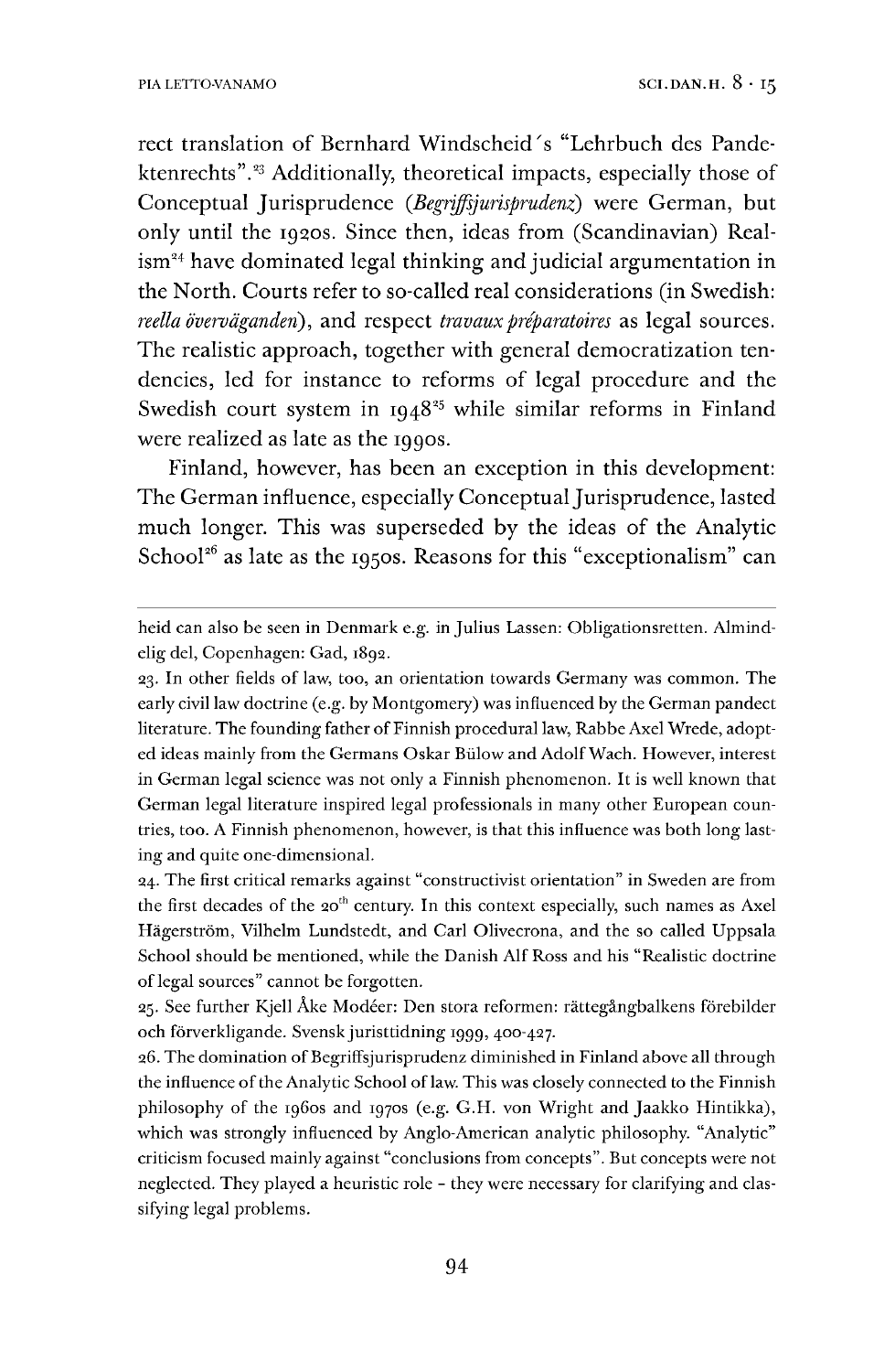

The Faculty of Law is currently based in the Porthania building, designed by architect Aarne Ervi. It was built to satisfy the need for more space caused by a vast growth in the number of university students in the late 1800s and early 1900s. Porthania's style represents 50s modernism and was the first notable building in Finland to be built of concrete elements. It contains both study facilities and students' social premises. Photo: Samuli Junttila, UNI Material Bank.

be found in the country's political history. During the Russian era, when Swedish legislation could still be kept in force, legalistic ideology played an important role<sup>27</sup>, and because of the absence of democracy, law and legal institutions were reformed not only by administrative and court decisions, but also with the active role of the (few) scholars in law<sup>28</sup>. For instance, the first professorship in the Nordic countries solely for administrative law was founded at the

<sup>27.</sup> The legalistic approach was typical especially during the last two decades of the Russian era because of the Russification proposals of the Empire, heavily opposed e.g. by Finnish appellate court judges and law professors.

<sup>28.</sup> Actually, many of them were also actively in politics as members of the Government (Senate) or the Parliament (Estate) - R.A. Wrede, mentioned in fn 23, is a good example.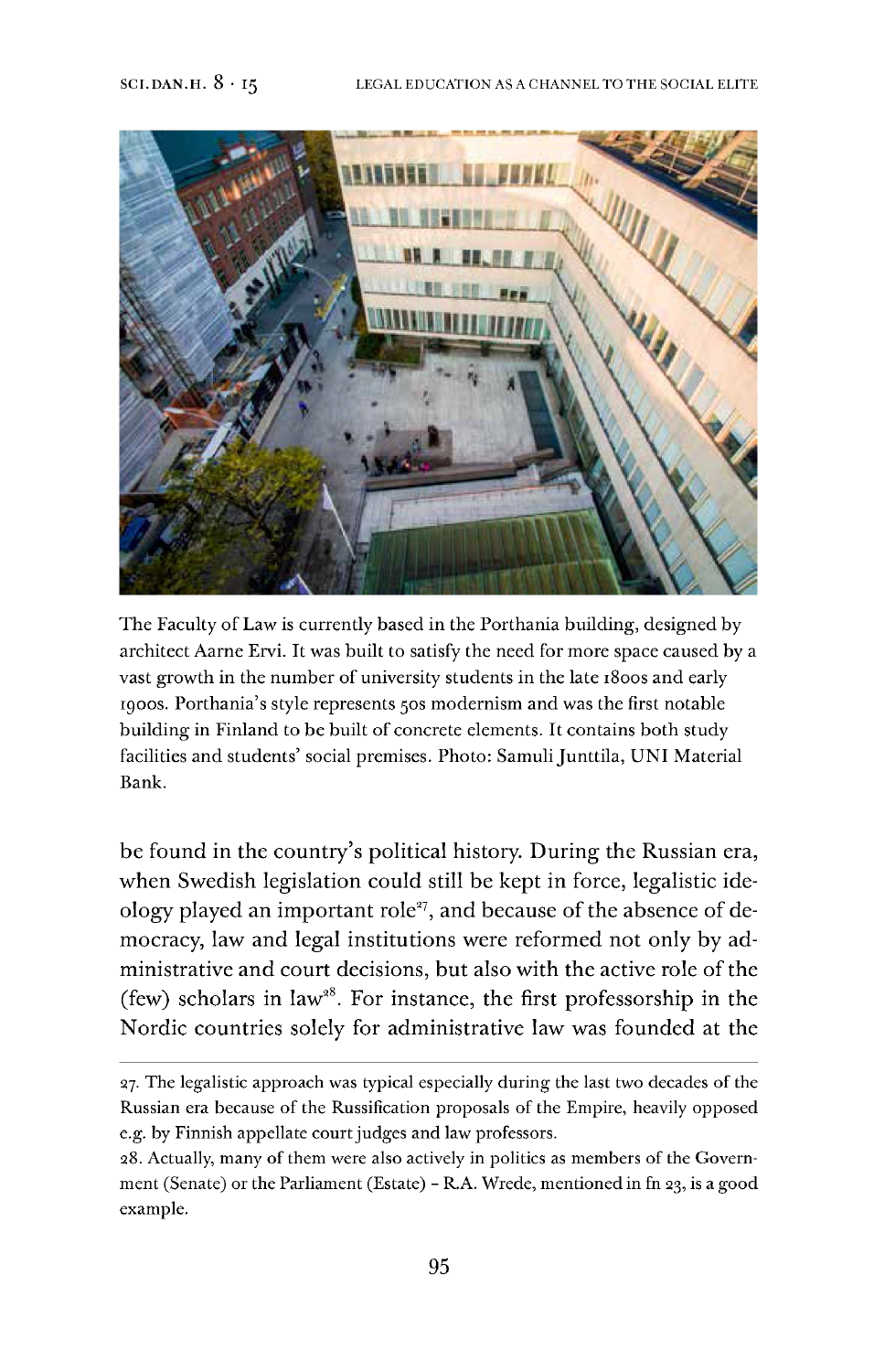University of Helsinki in 1907. Central topics of the discipline were, and still are, the principle of the rule of law and its interpretations. An important model for Finnish doctrine was the German literature discussing the concept of the *Rechtsstaat* and the principle of legality.

During the turbulent first decades of independence (from 1917), the autonomous<sup>29</sup> and apolitical role of the law was pointed out while discussions among Realists<sup>30</sup> on criminality and property or on the role of the courts did not gain a hold. Thus, it is quite common to maintain that Conceptual Jurisprudence with the idea of autonomous legal science was the most influential doctrine in Finland until the 1950s. Generally speaking, the analytic turn in Finland after World War II can be seen as a reflection of social changes, but also of efforts by legal scholars towards concepts which could serve the interests of trade and business better than the old ones. Nevertheless, positive law was analysed through logical conceptual methods, in spite of the common understanding that the content of legal norms is (also) influenced by the socio-economic environment. and *vice* versa.

Many crucial changes in Finnish society can be dated to as late as the 1970s. Then it became possible to speak of a welfare (social) state with the idea of the active role of the "good state". The decade is characterised by various democratization and modernisation processes: as we have seen, the school system and university education were reformed.  $31$  $31$  Not only was approximation of legal studies to other social sciences required but also trends in legal research

<span id="page-11-0"></span>31. On legal reforms of the 1970s see further Pia Letto-Vanamo and Timo Honkanen: Lain nojalla, kansan tuelle. Moments of Finnish Justice in the 1970s, Helsinki: Edita 2005.

<sup>29.</sup> According to Björne, conceptual jurisprudence and its "apolitical" nature and its self-referential notion of legal science fitted very well with the political and social climate in Finland - first with the Era of Autonomy's orientation towards legalistic thinking, and then with the politically sensitive circumstances after the Civil War of 1918; Lars Björne: Realism och skandinavisk realism. Den nordiska rättsvetenskapens historia. Del IV, Lund: Institutet för rättshistorisk forskning 2007, 224.

<sup>30.</sup> See e.g. Toni Malminen: So You Thought Transplanting Law is Easy? Fear of Scandinavian Legal Realism in Finland 1918-1965. In: Nordic Law - Between Tradition and Dynamism, ed. by Husa et al. Cambridge: Intersentia 2007, 75-88.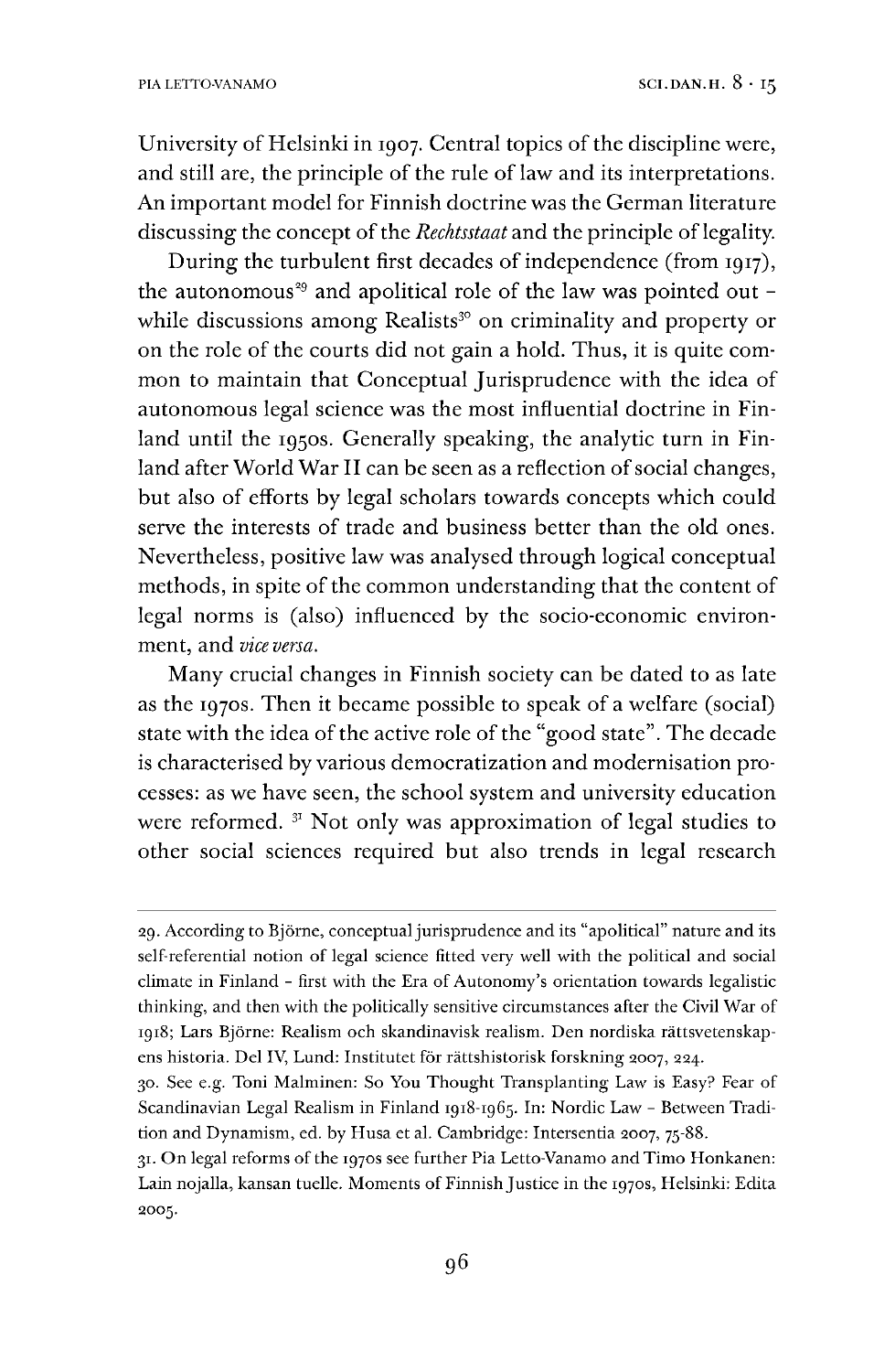changed, $3<sup>8</sup>$  as can be seen, for instance, in dissertations and in other academic works where the social dimension of law was pointed out. Here, especially<sup>33</sup>, should be mentioned texts by Lars D. Eriksson inspired by Marxist theory and the Italian School *"L' uso alternativo deldiritto".*

Regardless of criticism, the Analytic School preserved its importance in Finnish legal scholarship. Today, however, legal principles have become important, but concepts are still in use: they prepare the way for principles-based legal argumentation. From a comparative perspective it is also possible to say that, in spite of certain reorientations, legal science (legal scholarship) retains an exceptionally strong position in the country's legal life. Even "critical" Finnish legal scholars share the view of three equally powerful legal actors (the legislator, the judiciary, and legal scholarship), and the *ethos* of the active role of legal scholarship as a means of changing law and society.[34](#page-12-1) In particular, so-called general doctrines (in German: *allgemeine Lehren)* of law are important. General doctrines, i.e. the central concepts and principles of various legal fields of law, also stand at the core of Finnish legal education and legal thinking. They define the identity of particular legal fields or disciplines, and possibilities for a new legal field are combined with possibilities to discover and develop own concepts and principles.[35](#page-12-2)

# 4. Towards a new elite?

Even today, a degree in law is the most "useful" and - just because of it - perhaps the most respected university degree in Finland, although legal professionals participate in State politics more seldom than before.[36](#page-12-3) At the same time, legal scholarship plays an import-

<span id="page-12-3"></span><span id="page-12-2"></span>35. See especially Kaarlo Tuori: Critical Legal Positivism. Aidershot: Ashgate 2002. 36. Respect is also quite high in the other Nordic countries.

<sup>32.</sup> The number of professors and other researchers in law has also heavily increased since the end of the 1960s.

<span id="page-12-0"></span><sup>33.</sup> Lars D. Eriksson: Marxistisk teori och rättsvetenskap. Helsinki: Juridica 1980.

<span id="page-12-1"></span><sup>34.</sup> See Letto-Vanamo: Meaning(s) of Social Justice in the Nordic Countries. In: Hans Micklitz (ed.): The Many Meanings of Social Justice in European private law, Cheltenham: Edward Elgar Publishing 2011, 257-276.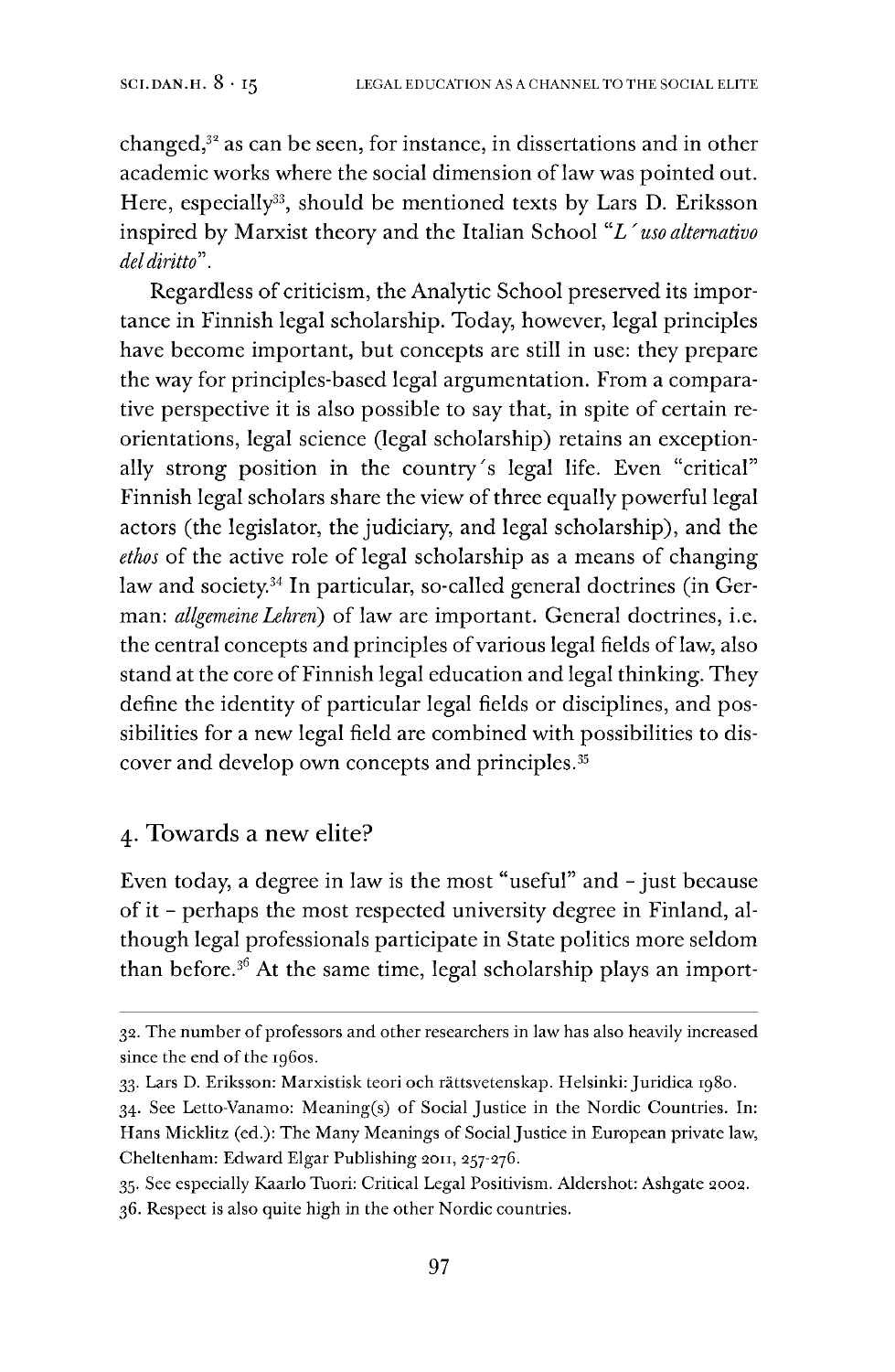ant role in discussion and implementation of legal and societal re-forms<sup>[37](#page-13-0)</sup>. One example of the scholarly influence can be found in the work of the Constitutional Committee of the Finnish Parliament. In constitutional monitoring of new legislation, the Committee plays a central role while its opinions are drafted on the basis of hearing leading university professors specialized in constitutional law.<sup>[38](#page-13-1)</sup> Still, the difference from the power of law professionals in the USA is remarkable: In Finland, as in the other Nordic countries, the legal sphere is more limited, and the borderline between politics and law quite strict. For instance, in Finland fundamental questions of same sex marriage or abortion, decided by the US Supreme Court, belong foremost to political debate, and are decided by the legislator (the Parliament).

At any rate, law as an academic discipline is changing. Legal regulation is not losing its importance, and jurists are still needed. However, especially the so-called Europeanization of law - all Nordic countries have ratified the European Convention on Human Rights, and Denmark, Finland and Sweden are members of the European Union (EU) - is both questioning the traditional, national approach of legal scholarship and changing legal practice, too. At most universities, law is still taught in national languages, and the main focus of training lies on the application of national law. At the same time, the daily work of many legal professionals has changed. Even judges ought to use foreign languages and be familiar with legal sources other than from their own country. Moreover, Nordic legal professionals are also involved in cross border (economic and other) activities, and compete for positions in "global lawyering" (in international institutions, arbitration, consultations, etc.).

At the same time, new ideals of university education and academic research are affecting law faculties, not only in Japan or in the USA, but also in Europe. One of the main ideals of university work

<span id="page-13-0"></span><sup>37.</sup> However, law professors and even other legal professionals are very seldom seen today as members of the Finnish Parliament.

<span id="page-13-1"></span><sup>38.</sup> On constitutional review in Finland, see e.g.Juha Lavapuro, Tuomas Ojanen and Martin Scheinin: Rights-based constitutionalism in Finland and the development of pluralist constitutional review. International Journal of Constitutional Law 2011, 505-531-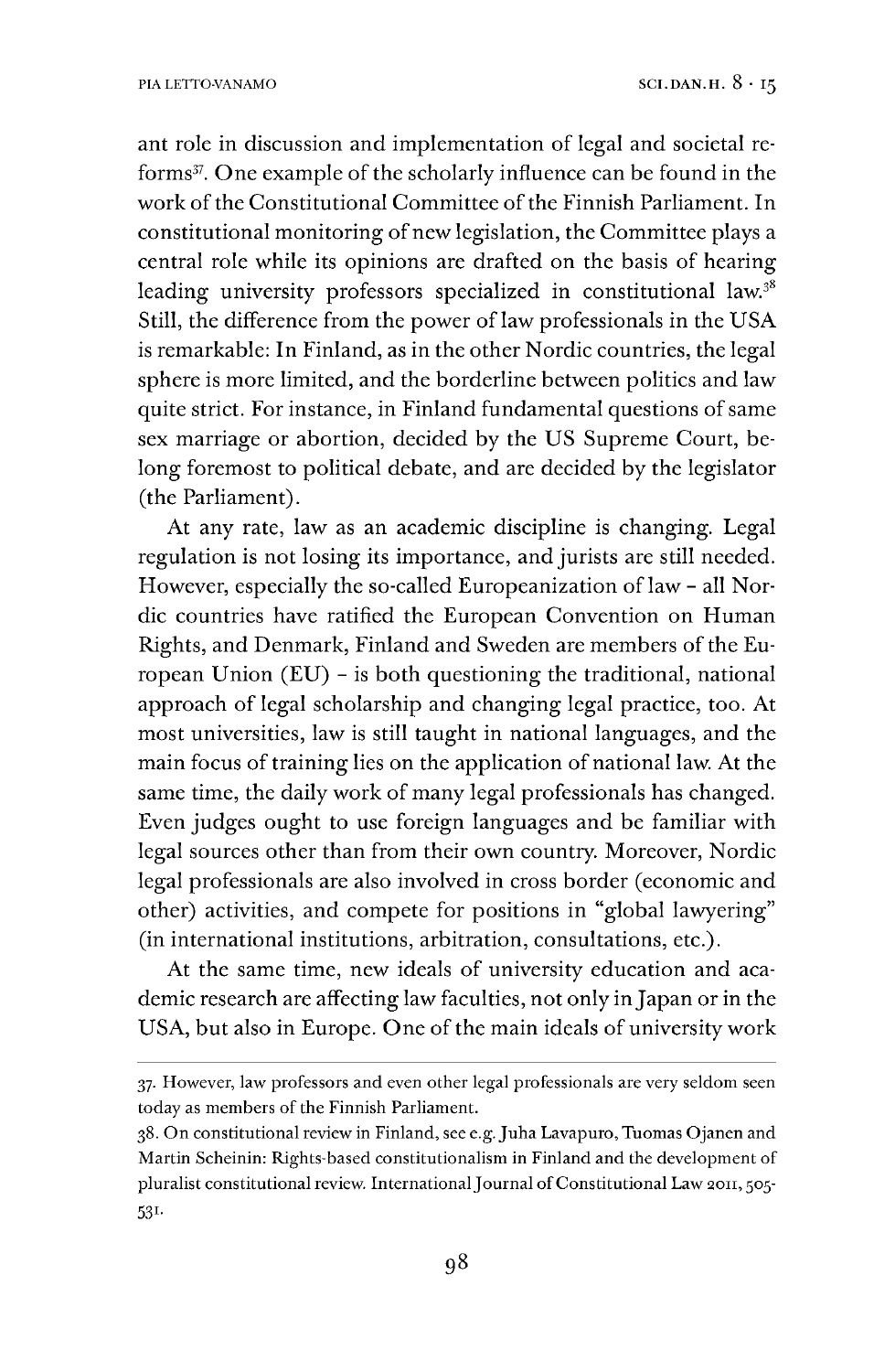today is effectiveness, measured foremost by the number of (internationally highly ranked, peer reviewed) publications, with impact factors and citation indexes. At the same time, the success of a discipline or an individual professor is evaluated through the amount of external (non- university) funding and the intensity of international networking. The assessment culture together with the internationalization of legal regulation has also intensified the dominance of the English language as the *linguafranca* at the Nordic universities, even in law.

At the University of Helsinki, one half of the doctoral works in law are today written in English and published as articles or monographs by <sup>a</sup> foreign /international publisher. This happens in legal fields that are by nature international such as international law, European law or legal theory, but also in traditionally more national fields such as criminal or family law. At the same time, students are intensively participating in European exchange programs and more often obtaining law degrees (in English) abroad.

Thus, one could ask whether the traditional, national elite is losing its prestige within Finnish society, or is at least one part of it becoming even more powerful through activities in the international forefront. In any case, there is an international group of univer-sity professors and other academics, including Finnish scholars<sup>[39](#page-14-0)</sup>, that takes part in discussions on developments in European Union law and on more general issues of legal harmonization and transnational law. In those cases, the main language of communication is English. However, despite the legal cultural importance of the language, English seems neither to change national legal systems towards the English common law nor to increase convergence be-tween the European legal families<sup>[40](#page-14-1)</sup>. Moreover, legal scholars from Germany or France or from other countries with a "world language" are still intensively using their own languages. Interestingly, "international" or common-European discussion in English is dominated

<span id="page-14-0"></span><sup>39.</sup> This also concerns Finnish scholars in International law, comparative law, legal history and legal theory.

<span id="page-14-1"></span><sup>40.</sup> Here, at least the common law family and the continental-European civil law family should be mentioned.